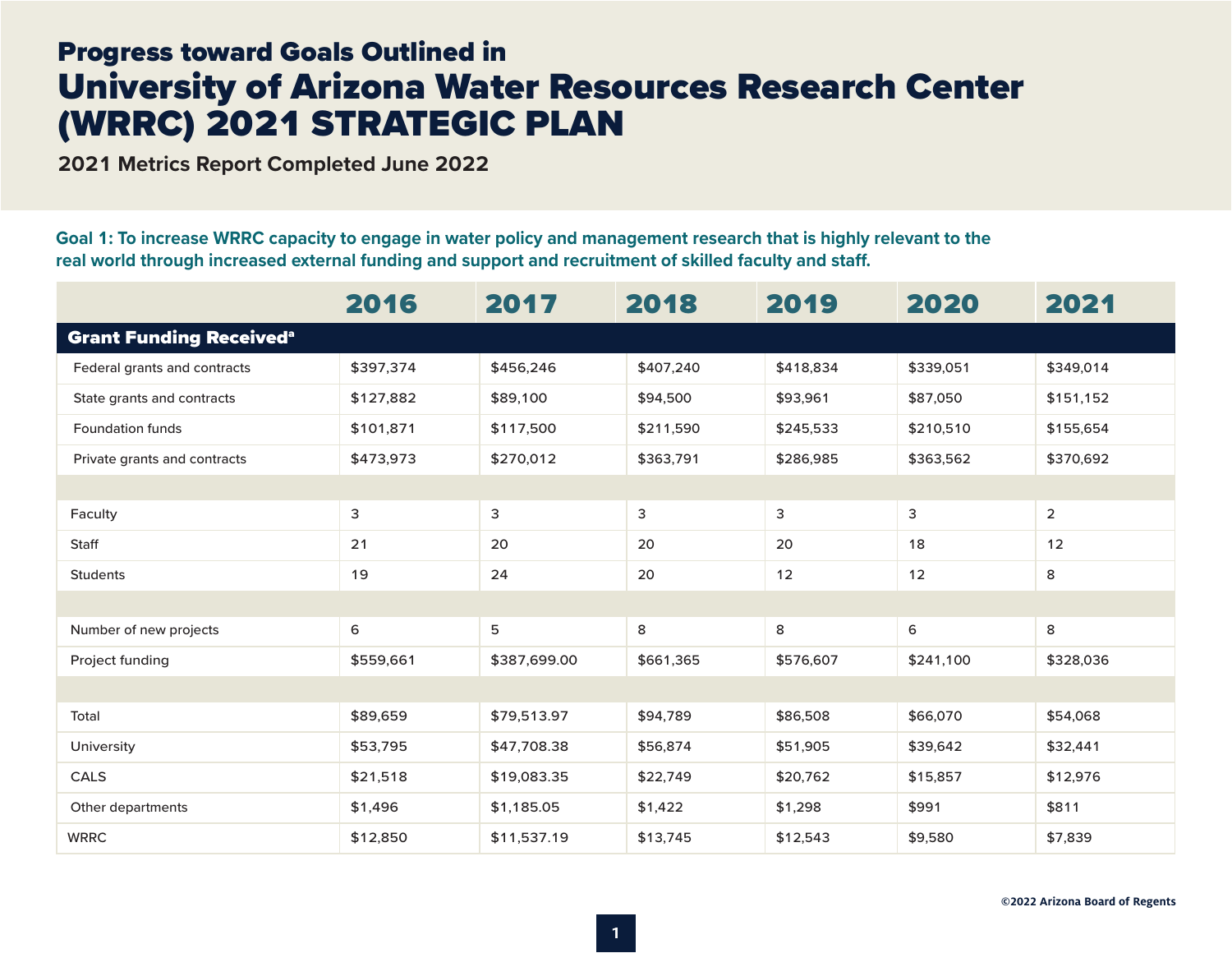**Goal 2: To increase recognition, both within and beyond the University, of the WRRC as an excellent provider of skills and knowledge for future generations of water professionals.**

|                                                | 2016 | 2017           | 2018           | 2019           | 2020 | 2021           |  |  |
|------------------------------------------------|------|----------------|----------------|----------------|------|----------------|--|--|
| <b>Students Mentored Through WRRC Programs</b> |      |                |                |                |      |                |  |  |
| Graduate                                       | 14   | 19             | 16             | 3              | 20   | 10             |  |  |
| Undergraduate                                  | 7    | $\overline{7}$ | 4              | $\overline{2}$ | 6    | 8              |  |  |
| Project WET                                    | 22   | 20             | 22             | 22             | 13   | 8              |  |  |
|                                                |      |                |                |                |      |                |  |  |
| Master's                                       | 12   | 8              | $\overline{2}$ | $\mathsf 3$    | 8    | 6              |  |  |
| Ph.D.                                          | 9    | 10             | 12             | 13             | 12   | $\overline{4}$ |  |  |
|                                                |      |                |                |                |      |                |  |  |
| Formal class                                   | 15   | 101            | 102            | 131            | 120  | 18             |  |  |
| <b>Guest lectures</b>                          | 260  | 92             | 151            | 172            | 70   | 30             |  |  |

## **Goal 3: Through the activities of Arizona Project WET, support teacher professional development, offer real-world learning experiences for K-12 students, and train community and business members to facilitate student learning.**

|                                                                                                     | 2016      | 2017      | 2018      | 2019      | 2020       | 2021      |
|-----------------------------------------------------------------------------------------------------|-----------|-----------|-----------|-----------|------------|-----------|
| Number of teachers with 7+ hours of<br>professional development                                     | 522       | 563       | 451       | 566       | 398        | 83        |
| Number of teachers with 90%+ positive<br>response rate to professional development<br>questionnaire | 496 (95%) | 534 (95%) | 421 (92%) | 511(90%)  | 398 (100%) | 83 (100%) |
| Number of students instructed by participating<br>teachers                                          | 35.695    | 44.470    | 22.614    | 33.739    | 31.832     | 6,797     |
| Number of students engaged                                                                          | 46.776    | 25.681    | 32,828    | 37.678    | 12.142     | 19.753    |
| Projected gallons of water saved                                                                    | 3,656,230 | 2.151.214 | 2,478,420 | 1,476,722 | 769.968    | 337,000   |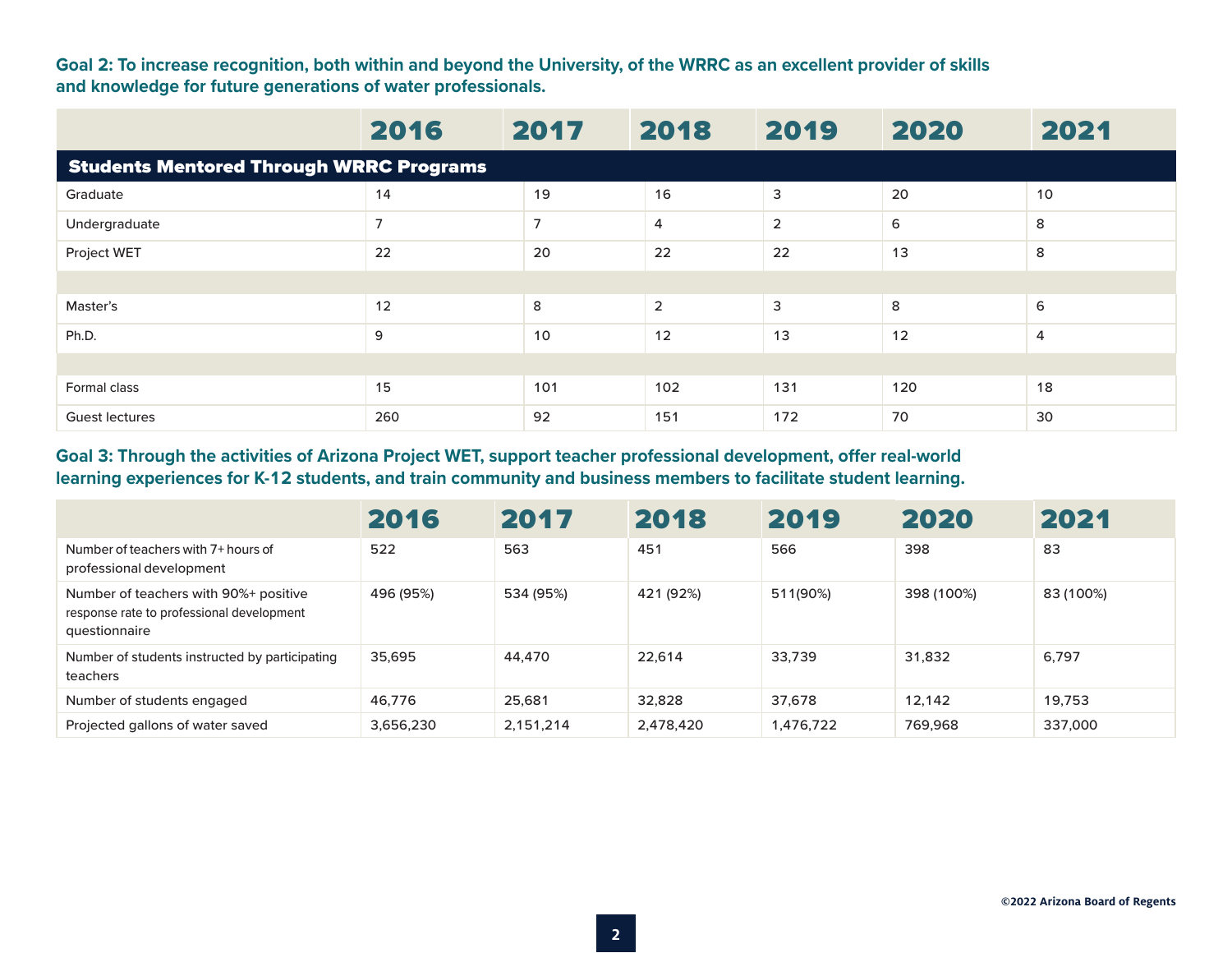**Goal 4: To enhance WRRC leadership in the dissemination of sound and independent water management and policy information and research results through increasing communication with a broad network of professional contacts around the State and beyond.**

|                                                                    | 2016       | 2017       | 2018      | 2019     | 2020 | 2021 |  |  |  |  |
|--------------------------------------------------------------------|------------|------------|-----------|----------|------|------|--|--|--|--|
| <b>Brown Bag Seminars</b>                                          | 21         | 17         | 22        | 16       | 18   | 19   |  |  |  |  |
| <b>Annual Conference Registrations</b>                             | 286        | 357        | 333       | 390      | 609  | 1017 |  |  |  |  |
| <b>Number of Presentations (Estimates of audience attendance)*</b> |            |            |           |          |      |      |  |  |  |  |
| Local (Tucson)                                                     | 47 (1,410) | 21 (630)   | 32 (960)  | 21(630)  | 17   | 14   |  |  |  |  |
| State (Arizona)                                                    | 32 (1,920) | 30 (1,800) | 7 (420)   | 20(1200) | 5    | 19   |  |  |  |  |
| National                                                           | 25 (2,375) | 14 (1,330) | 30(2,850) | 12(1140) | 10   | 13   |  |  |  |  |
| International                                                      | 10 (1,600) | 13 (2,080) | 5 (800)   | 4 (600)  | 21   | 12   |  |  |  |  |
|                                                                    |            |            |           |          |      |      |  |  |  |  |
| Arroyo**                                                           | N/A        | N/A        | N/A       | N/A      | 7030 | 6754 |  |  |  |  |
| <b>Weekly Wave</b>                                                 | 2,027      | 2,198      | 2,630     | 2734     | 2847 | 3073 |  |  |  |  |

\*In 2021 the majority of WRRC presentations were held virtually. Presentation attendance statistics are not available for many presentations made. \*\* Arroyo subscription reporting changed in 2020. Metrics from previous years are not available.